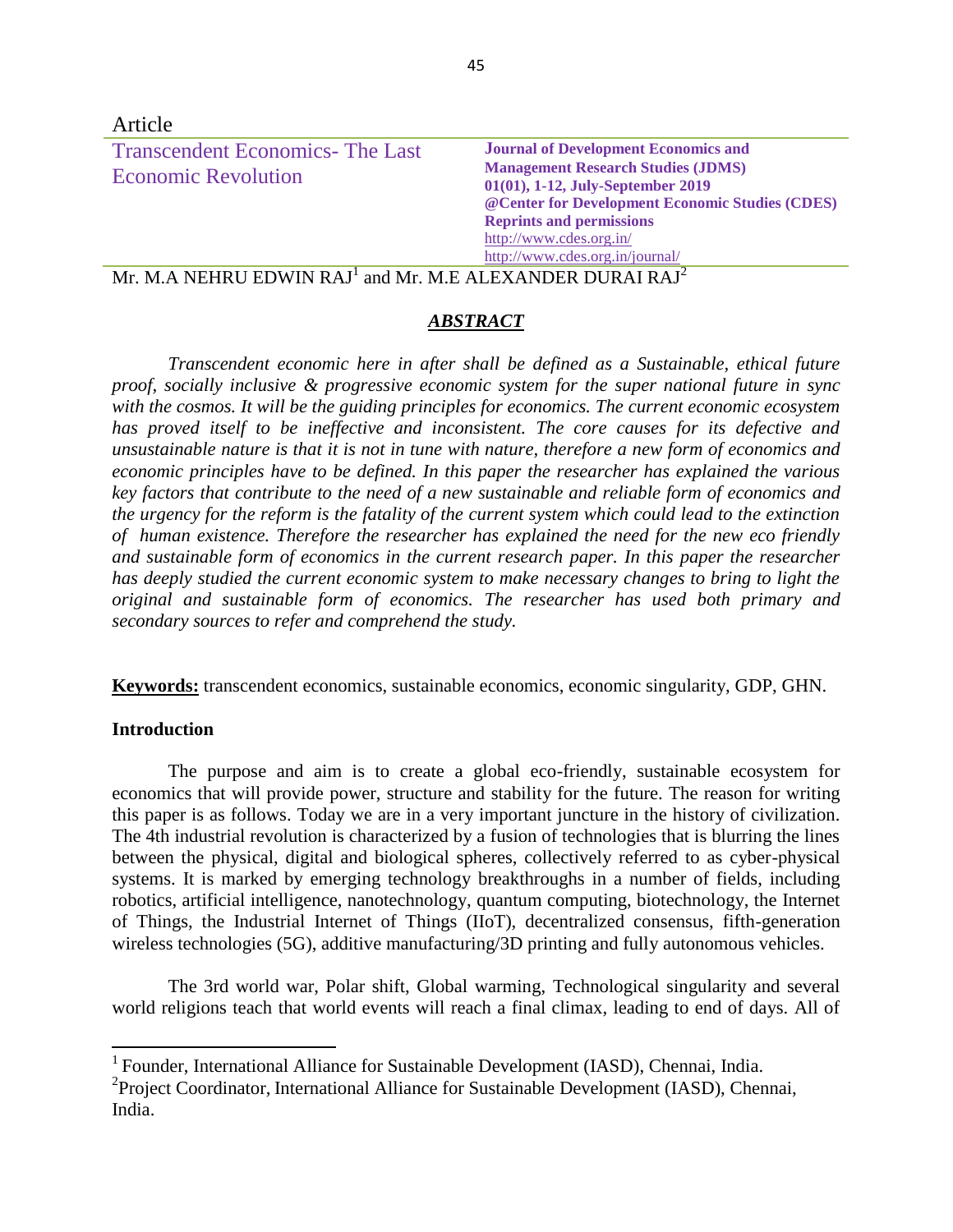the above point to the existential threat of humankind if we do not redefine the current path. It is hard to think that We live in a binary moment in the history of time, a "0" can mean we are so doomed and a "1" can means we flourish. The strange thing though is to recognize that we can't stall history, and can't stop both from happening. One of them will, yet if we will now, then we can choose the outcome.

It is time we rewrite the constitution of economic structure, from the bases of demand and supply to a more sustainable process performed with thought to its corresponding cosmic aspect. The totality of economics transcends beyond monetary economics. Ignoring the wholeness of economics creates a blind eye to the stereoscopic impact of economics to the cosmos. The obvious mistake is to think the part as a whole. This in turn creates a hole in the ecosystem of economics making it unstable and unsustainable.

As the realization of making bigger and better candles cannot provide bigger and better lighting lead to the invention of light bulbs, so it is a time in the history of civilization to move from conventional economics to transcendent economics From darkness to light. From unreal to real.

### **Research**

My latest research has some stunning discovery on the greatest global crises. the major problems can be zeroed down to illiteracy, poverty and war. Illiteracy creates a mindset of poverty destroying social community. Poverty leads to violence destroying the economy. Glorified violence becomes war, destroying our environment. War will lead to extinction

#### **Findings**

All things are mutually dependent like honey and bees. Nature is a extremely just social capitalist. Therefore anything that is not in tune with nature or the cosmic principles cannot be sustainable. The ebbs and flows of crisis situations are regulated by nature's process of evolution. The inconstancy in economic progress can be related to the basic principles of evolution that is the process of natural selection and survival of the fittest.

### **Derivations and recommendations**

As a solution to the setbacks I have now researched and Created the World's Most modern, advanced yet simple solution which can create social economical and environmentally sustainable development by using a cosmic approach. Due to the limited scope of research papers I have explained only the core principles and not gone into the details of its applications however it is self-explanatory.

The primary parameter in evaluating progress of a civilization, year to year has been GDP. Since we cannot justify to limit economics to monetary measures if we want to monitor and measure progress we need to define a new measurement tool which will need to first redefine the term economics.

## **Economics is currently expressed online as follows:**

1. The branch of knowledge concerned with the production, consumption, and transfer of wealth.

2. The condition of a region or group as regards material prosperity.

# **Economics should be re-rendered as:**

1. The branch of knowledge concerned with the production, consumption, and transfer of